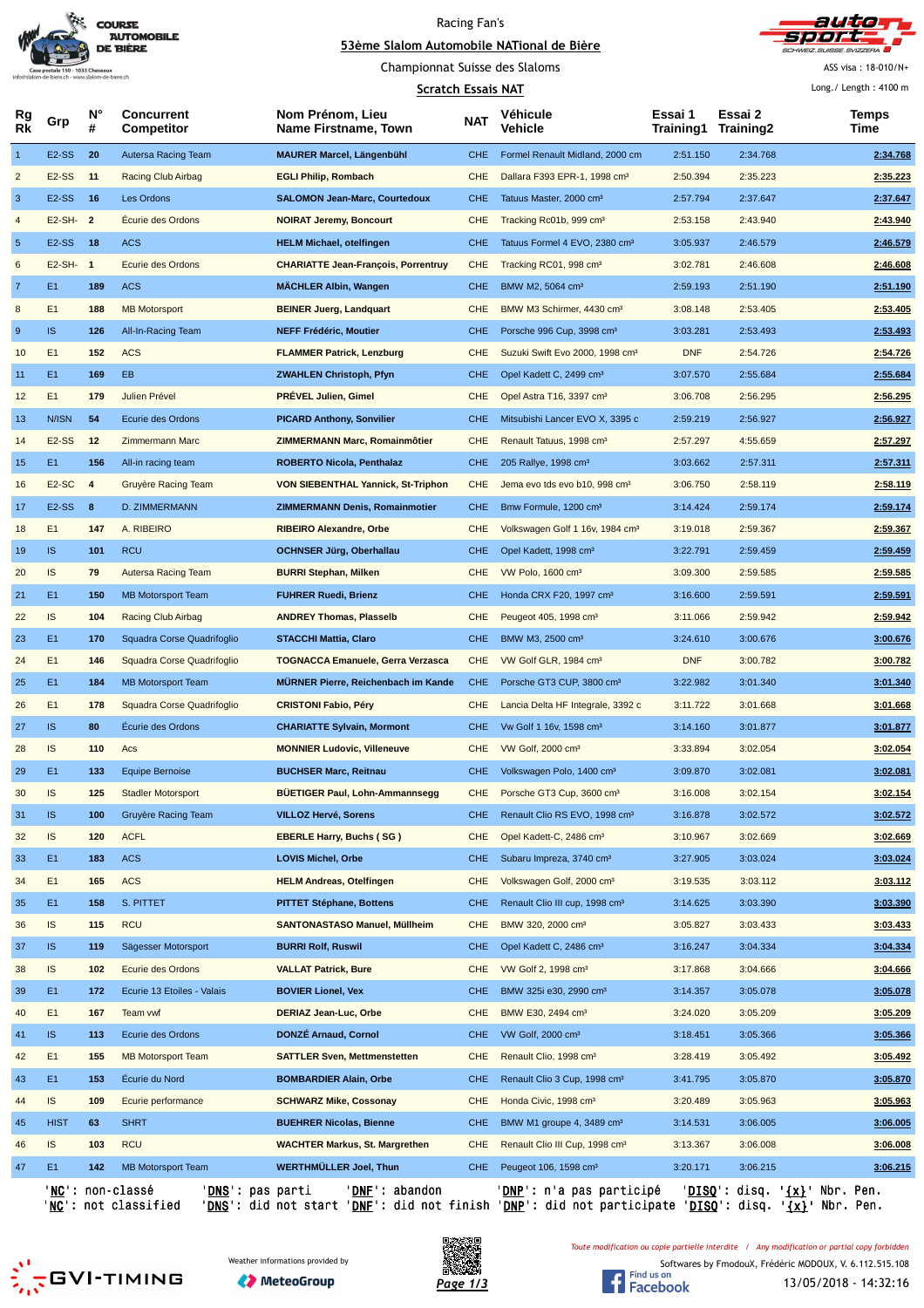

## Racing Fan's





ASS visa : 18-010/N+

### **Scratch Essais NAT** Long./ Length : 4100 m **Rg Rk N° # Concurrent Competitor Nom Prénom, Lieu Name Firstname, Town Véhicule Vehicle Essai 1 Training1 Essai 2 Training2 Temps** Grp **Manufacture Competitor** Name Firstname, Town NAT Vehicle **Competition** Training 2 Time<br>Training 1 Training 2 Time 48 E1 **173** Atelier de la Tzoumaz **BONVIN Frédéric, Crans-Montana** CHE BMW M3, 2990 cm³ 3:18.263 3:06.551 **3:06.551** 49 IS **105** W.M. Racing Car **NIEDERBERGER Philip, Küssnacht am** CHE Opel Kadett C City, 1998 cm³ 3:18.449 3:06.634 **3:06.634** 50 E1 **171** Ecurie des Ordons **CATTIN Nicolas, Cornol** CHE BMW 325 I E30, 2989 cm³ 3:31.285 3:06.902 **3:06.902** 51 E1 **168** Racing Club Airbag **HUWILER Tom, Altwis** CHE BMW E30 HRT, 2499 cm³ 3:24.658 3:06.915 **3:06.915** 52 IS **127** W.M. Racing Car **BANZ Urs, Schachen** CHE Opel Ascona B 16 V, 2490 cm³ 3:22.780 3:07.004 **3:07.004** 53 IS **96** RCU Rennclub Untertoggenburg **SCHLATTER Rolf, Felben Wellhausen** CHE BMW M3 ST, 1996 cm³ 3:29.373 3:07.143 **3:07.143** 54 E1 **131** H. WÜTHRICH **WÜTHRICH Hans, WATTENWIL** CHE Mini Cooper S COOPER S, 1398 3:41.012 3:07.164 **3:07.164** 55 E1 139 MB Motorsport Team **BÜRKI Martin, Uetendorf CHE VW POLO MB**, 1598 cm<sup>3</sup> 3:07.304 DNS 3:07.304 3:07.304 56 IS **118** C. MARTINIS **MARTINIS Christophe, Sergey** CHE Opel Ascona B, 2434 cm³ 3:15.278 3:07.398 **3:07.398** 57 E1 **176** Racing team nyonnais **CHEVALAZ Pascal, Aubonne** CHE SEAT Leon supercopa mk1, 3028 DNS 3:07.497 **3:07.497** 58 IS **117** Atelier de la Tzoumaz **SANTOS Ted, Vuiteboeuf** CHE Seat Ibiza, 2040 cm³ 3:14.339 3:07.839 **3:07.839** 59 A/ISA/R **71** Gruyère Racing Team GRT **BRACELLI Yves, Veytaux** CHE Peugeot 106 GTI, 1587 cm³ 3:16.548 3:07.937 **3:07.937** 60 E1 **177** Ecurie des Lions **BERSET Stephane, Semsales** CHE Bmw Alpina B3 3.2, 3200 cm³ 3:07.938 3:09.524 **3:07.938** 61 E1 **136** Bödeli Racing Club **MÜHLEMANN Roger, Wilderswil** CHE Citroen Saxo, 1587 cm³ 3:16.321 3:08.271 **3:08.271** 62 N/ISN **55** Equipe Bernoise **BETTSCHEN Beat, Reichenbach** CHE Mitsubishi EVO X, 3397 cm³ 3:20.054 3:08.552 **3:08.552** 63 IS **107** MB Motorsport Team **TSCHIRKY René, Mels** CHE Opel Kadett C, 1998 cm³ 3:09.048 DNS **3:09.048** 64 E1 **154** G. BITTO **BITTO Giuseppe, Le Mont-sur-Lausanne** CHE Renault Clio Clio RS Cup, 1998 c 3:23.284 3:09.193 **3:09.193** 65 IS **99** Racing Club Airbag **KUHN Marco, Illnau** CHE Peugeot 206 RC, 1997 cm³ 3:17.898 3:09.199 **3:09.199** 66 IS **98** Racing Club Airbag **KUHN Sergio, Illnau** CHE Peugeot 206, 1997 cm³ 3:19.738 3:09.517 **3:09.517** 67 N/ISN **56** Equipe Bernoise **WERREN Rino, Spiez** CHE Mitsubishi Evo X, 3400 cm³ 3:17.264 3:10.026 **3:10.026** 68 E1 **174** Les Ordons **JOLIDON Nicolas, Glovelier** CHE BMW 130i, 2998 cm³ 3:15.554 3:10.080 **3:10.080** 69 A/ISA/R **72** Team Rallye Top **LANGENEGGER Max, Zäziwil** CHE Citroen C2R2, 1599 cm³ 3:24.366 3:10.755 **3:10.755** 70 IS **106** ACS **HUNZIKER Simon, Schottion** CHE Honda Civic 2.0 Type-R EP3, 199 3:25.092 3:10.944 **3:10.944** 71 E2-SS **9** Ecurie 13 étoiles **PIERROZ Sabrina, Sion** CHE Arcobaleno Monoplace Formule E 3:33.989 3:11.144 **3:11.144** 72 E1 **149** R. MÜHLEBACH **MÜHLEBACH Ralph, Wigoltingen** CHE Ford Escort MK I, 1994 cm³ 3:25.030 3:11.198 **3:11.198** 73 IS **128** Club Porsche 3 lacs **COMBY Alexandre, La Chaux-de-Fonds** CHE Porsche 934/5, 4774 cm³ 3:14.687 3:11.722 **3:11.722** 74 IS **108** Ecurie des Ordons **GROSSENBACHER Cyril, Montfaucon** CHE VW Golf GTI, 1998 cm³ 3:25.487 3:11.745 **3:11.745** 75 E1 **137** L. ALIBERTI **ALIBERTI Luca, Estavayer-le-Lac** CHE VW Golf, 1588 cm³ 3:26.294 3:11.777 **3:11.777** 76 E1 **140** Equipe Bernoise **WÜTHRICH Urs, Schwarzenburg** CHE Mazda 323, 1598 cm³ 3:31.794 3:11.856 **3:11.856** 77 IS **111** T. RUESCH **RUESCH Thomas, Kölliken** CHE Renault Clio Cup, 2000 cm³ 3:18.946 3:12.020 **3:12.020** 78 E1 **138** MB Motorsport Team **GFELLER Heinz, Noflen** CHE Ford Fiesta ST, 1596 cm³ 3:16.264 3:12.081 **3:12.081** 79 E1 **157** Randin Michel **RANDIN Michel, Mervelier** CHE Renault Clio Cup, 1998 cm³ 3:39.198 3:12.232 **3:12.232** 80 IS **87** Sägesser Motorsport **MEIER Gilbert, Rudolfstetten-Friedlisber** CHE Honda Integra GIS, 1800 cm³ 3:18.372 3:12.270 **3:12.270** 81 N/ISN **50** Ecurie Sporting **PASCHE Nicolas, Puidoux** CHE Renault Clio Ragnotti, 1998 cm³ 3:27.367 3:12.460 **3:12.460** 82 CN **191** ACS **BISCHOFBERGER Hans-Peter, Brienz** CHE ADR 3, 1990 cm³ 3:34.111 3:12.790 **3:12.790** 83 E1 **145** Ecurie des Ordons **HULMANN Marin, Les Breuleux** CHE Lotus Elise, 1796 cm³ 3:40.300 3:13.238 **3:13.238** 84 HIST **65** Pfefferlé Alain **PFEFFERLÉ Alain, Arbaz** CHE Porsche 935, 4192 cm³ 3:18.773 3:13.880 **3:13.880** 85 A/ISA/R 75 Racing team nyonnais **SIPPEL Fabien, Le Vaud** CHE Honda Integra, 1797 cm<sup>3</sup> 3:20.805 3:14.193 **3:14.193** 86 E1 **135** S. MÉTRAILLER **MÉTRAILLER Steven, Miège** CHE Peugeot 205, 1587 cm³ 3:38.667 3:14.571 **3:14.571** 87 IS 95 Ecurie des Ordons **PICCINA Julien, Courchavon** CHE VW Scirocco, 1995 cm<sup>3</sup> 3:14.822 3:14.838 3:14.838 88 SSC 35 P. GOLAY **GOLAY Philippe, Montricher** CHE Caterham CSR 200, 2300 cm<sup>3</sup> 3:14.931 DNS 3:14.931 89 A/ISA/R 77 Ecurie des Lions **LEUBA Cédric, Seiry** CHE Renault Clio RS, 1998 cm<sup>3</sup> 3:19.632 3:15.035 3:15.035 90 IS **114** MB Motorsport **TSCHIRKY Kurt, Azmoos** CHE Opel Kadett C, 2000 cm³ 3:19.433 3:16.765 **3:16.765** 91 E1 **159** Écurie des lions **GENOUD Sébastien, Remaufens** CHE Renault Clio, 1998 cm³ 3:27.762 3:17.193 **3:17.193** 92 E1 **148** Bödeli Racing Club **MÜHLEMANN Bernhard, Wilderswil** CHE Ford Focus ST 170, 1988 cm³ 3:39.332 3:17.850 **3:17.850** 93 IS **91** Bochez Alexandre **BOCHEZ Alexandre, Crans** CHE VW Golf 1 Gti, 1985 cm³ DNF 3:18.165 **3:18.165** 94 CN **192** Racing Club Airbag **BOEHLER Stefan, Schleinikon** CHE Norma M20F, 1999 cm<sup>3</sup> 3:18.611 DNF 3:18.611 'NC': non-classé 'DNS': pas parti 'DNF': abandon 'DNP': n'a pas participé 'DISQ': disq. '{x}' Nbr. Pen.

'<mark>NC</mark>': not classified '<mark>DNS</mark>': did not start '<u>DNF</u>': did not finish '<u>DNP</u>': did not participate '<u>DISQ</u>': disq. '<u>{x}</u>' Nbr. Pen.